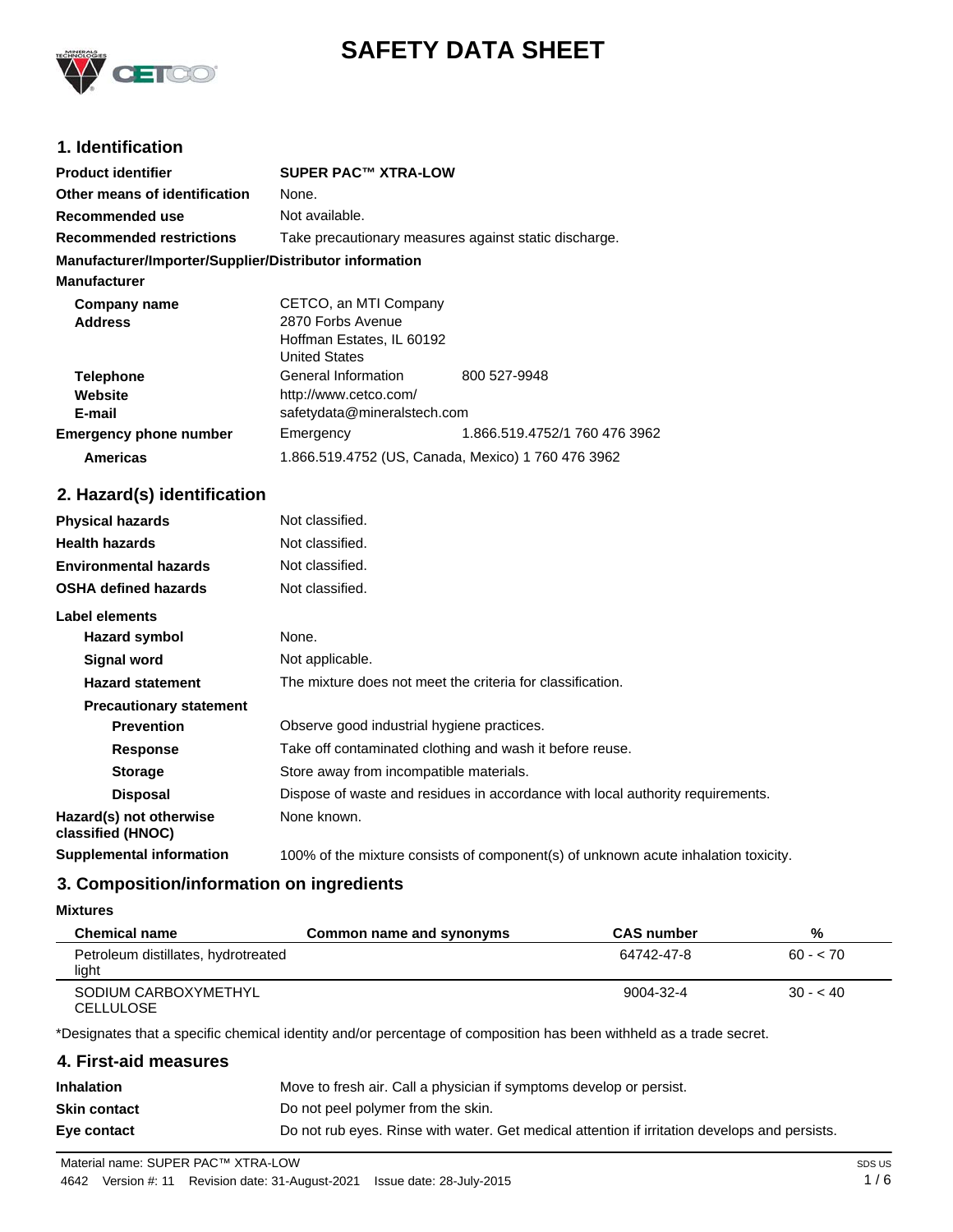| Ingestion                                                                           | Rinse mouth. Do not induce vomiting without advice from poison control center. If vomiting occurs,<br>keep head low so that stomach content doesn't get into the lungs. |
|-------------------------------------------------------------------------------------|-------------------------------------------------------------------------------------------------------------------------------------------------------------------------|
| <b>Most important</b><br>symptoms/effects, acute and<br>delaved                     | Dusts may irritate the respiratory tract, skin and eyes.                                                                                                                |
| <b>Indication of immediate</b><br>medical attention and special<br>treatment needed | Treat symptomatically.                                                                                                                                                  |
| <b>General information</b>                                                          | Ensure that medical personnel are aware of the material(s) involved, and take precautions to<br>protect themselves.                                                     |

# **5. Fire-fighting measures**

| Suitable extinguishing media                                     | Foam. Dry chemicals. Carbon dioxide (CO2).                                                     |
|------------------------------------------------------------------|------------------------------------------------------------------------------------------------|
| Unsuitable extinguishing<br>media                                | Do not use water jet as an extinguisher, as this will spread the fire.                         |
| Specific hazards arising from<br>the chemical                    | During fire, gases hazardous to health may be formed.                                          |
| Special protective equipment<br>and precautions for firefighters | Self-contained breathing apparatus and full protective clothing must be worn in case of fire.  |
| <b>Fire fighting</b><br>equipment/instructions                   | Cool containers exposed to heat with water spray and remove container, if no risk is involved. |
| <b>Specific methods</b>                                          | Use standard firefighting procedures and consider the hazards of other involved materials.     |
| <b>General fire hazards</b>                                      | Will burn if involved in a fire. No unusual fire or explosion hazards noted.                   |

# **6. Accidental release measures**

| Personal precautions,<br>protective equipment and<br>emergency procedures | Keep unnecessary personnel away. Wear appropriate protective equipment and clothing during<br>clean-up. Use a NIOSH/MSHA approved respirator if there is a risk of exposure to dust/fume at<br>levels exceeding the exposure limits. For personal protection, see section 8 of the SDS.              |  |
|---------------------------------------------------------------------------|------------------------------------------------------------------------------------------------------------------------------------------------------------------------------------------------------------------------------------------------------------------------------------------------------|--|
| <b>Methods and materials for</b>                                          | Stop the flow of material, if this is without risk.                                                                                                                                                                                                                                                  |  |
| containment and cleaning up                                               | Large Spills: Wet down with water and dike for later disposal. Absorb in vermiculite, dry sand or<br>earth and place into containers. Shovel the material into waste container. Following product<br>recovery, flush area with water.                                                                |  |
|                                                                           | Small Spills: Sweep up or vacuum up spillage and collect in suitable container for disposal. Wipe<br>up with absorbent material (e.g. cloth, fleece). Clean surface thoroughly to remove residual<br>contamination.                                                                                  |  |
|                                                                           | Never return spills to original containers for re-use. For waste disposal, see section 13 of the SDS.                                                                                                                                                                                                |  |
| <b>Environmental precautions</b>                                          | Avoid discharge into drains, water courses or onto the ground.                                                                                                                                                                                                                                       |  |
| 7. Handling and storage                                                   |                                                                                                                                                                                                                                                                                                      |  |
| <b>Precautions for safe handling</b>                                      | Avoid prolonged or repeated contact with skin. Use only in well-ventilated areas. Practice good<br>housekeeping.                                                                                                                                                                                     |  |
| Conditions for safe storage,<br>including any incompatibilities           | Keep away from heat and sources of ignition. To maintain product quality, do not store in heat or<br>direct sunlight. Store in tightly closed container. Store in a well-ventilated place. Keep out of the<br>reach of children. Store away from incompatible materials (see Section 10 of the SDS). |  |
| 8. Exposure controls/personal protection                                  |                                                                                                                                                                                                                                                                                                      |  |
| <b>Occupational exposure limits</b>                                       | This mixture has no ingredients that have PEL, TLV, or other recommended exposure limit.                                                                                                                                                                                                             |  |
| <b>Biological limit values</b>                                            | No biological exposure limits noted for the ingredient(s).                                                                                                                                                                                                                                           |  |
| Appropriate engineering<br>controls                                       | No special requirements under ordinary conditions of use and with adequate ventilation.                                                                                                                                                                                                              |  |
| Individual protection measures, such as personal protective equipment     |                                                                                                                                                                                                                                                                                                      |  |
| <b>Eye/face protection</b>                                                | Applicable for industrial settings only. Wear safety glasses with side shields (or goggles).                                                                                                                                                                                                         |  |
| <b>Skin protection</b>                                                    |                                                                                                                                                                                                                                                                                                      |  |
| <b>Hand protection</b>                                                    | Applicable for industrial settings only. Wear appropriate chemical resistant gloves.                                                                                                                                                                                                                 |  |
| Other                                                                     | Applicable for industrial settings only.                                                                                                                                                                                                                                                             |  |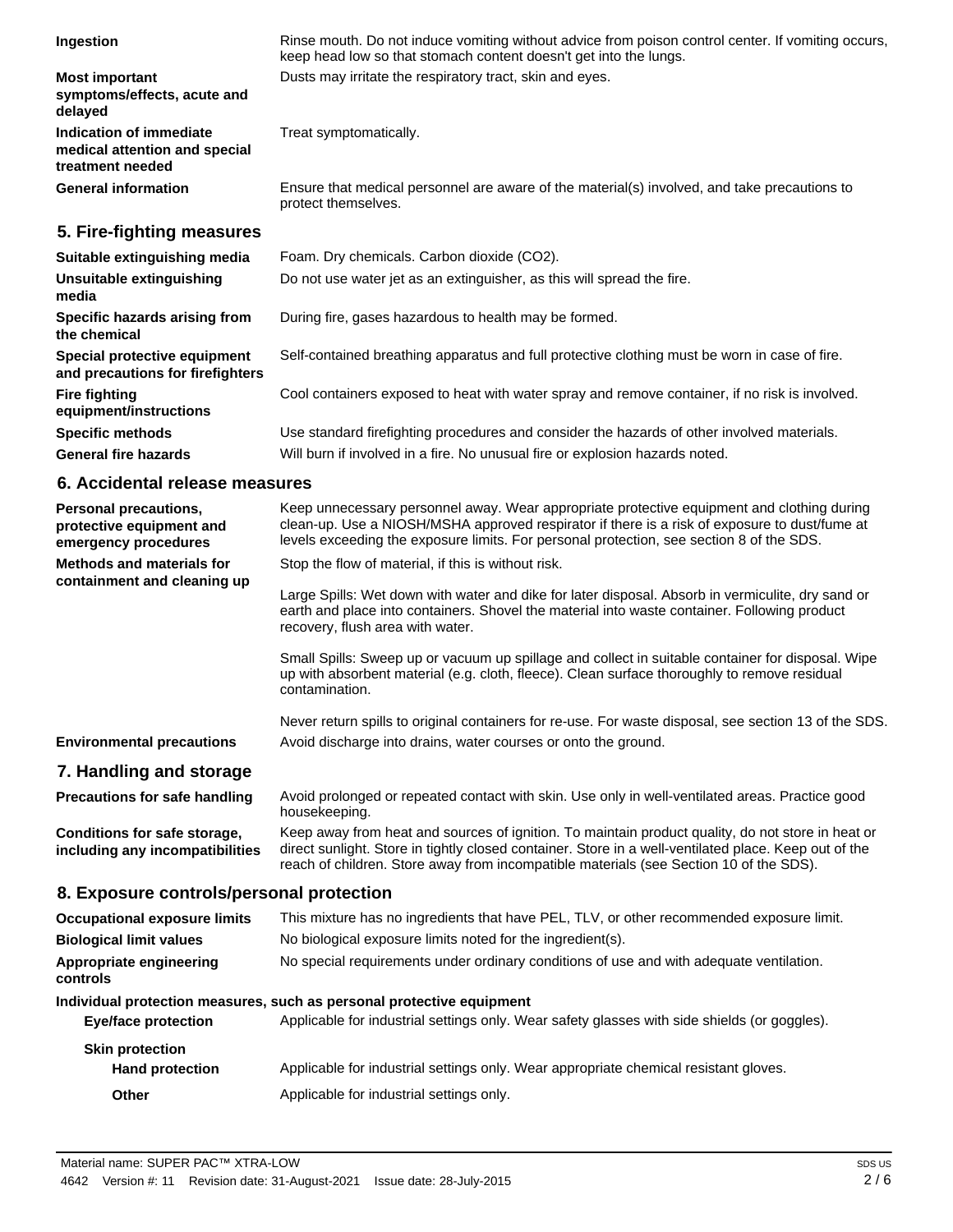| <b>Respiratory protection</b>     | Applicable for industrial settings only. Do not breathe dust/fume/gas/mist/vapors/spray. Use a<br>NIOSH/MSHA approved respirator if there is a risk of exposure to dust/fume at levels exceeding<br>the exposure limits.    |
|-----------------------------------|-----------------------------------------------------------------------------------------------------------------------------------------------------------------------------------------------------------------------------|
| <b>Thermal hazards</b>            | Wear appropriate thermal protective clothing, when necessary.                                                                                                                                                               |
| General hygiene<br>considerations | Always observe good personal hygiene measures, such as washing after handling the material<br>and before eating, drinking, and/or smoking. Routinely wash work clothing and protective<br>equipment to remove contaminants. |

# **9. Physical and chemical properties**

| Appearance                                        |                                                                                                                                                                                        |
|---------------------------------------------------|----------------------------------------------------------------------------------------------------------------------------------------------------------------------------------------|
| <b>Physical state</b>                             | Liquid.                                                                                                                                                                                |
| <b>Form</b>                                       | Liquid.                                                                                                                                                                                |
| Color                                             | Colorless.                                                                                                                                                                             |
| Odor                                              | Not available.                                                                                                                                                                         |
| <b>Odor threshold</b>                             | Not available.                                                                                                                                                                         |
| pH                                                | Not available.                                                                                                                                                                         |
| Melting point/freezing point                      | Not available.                                                                                                                                                                         |
| Initial boiling point and boiling<br>range        | Not available.                                                                                                                                                                         |
| <b>Flash point</b>                                | Not available.                                                                                                                                                                         |
| <b>Evaporation rate</b>                           | Not available.                                                                                                                                                                         |
| Flammability (solid, gas)                         | Not applicable.                                                                                                                                                                        |
| Upper/lower flammability or explosive limits      |                                                                                                                                                                                        |
| <b>Flammability limit - lower</b><br>$(\%)$       | Not available.                                                                                                                                                                         |
| <b>Flammability limit - upper</b><br>(%)          | Not available.                                                                                                                                                                         |
| Explosive limit - lower (%)                       | Not available.                                                                                                                                                                         |
| Explosive limit - upper (%)                       | Not available.                                                                                                                                                                         |
| Vapor pressure                                    | Not available.                                                                                                                                                                         |
| <b>Vapor density</b>                              | Not available.                                                                                                                                                                         |
| <b>Relative density</b>                           | Not available.                                                                                                                                                                         |
| Solubility(ies)                                   |                                                                                                                                                                                        |
| <b>Solubility (water)</b>                         | Not available.                                                                                                                                                                         |
| <b>Partition coefficient</b><br>(n-octanol/water) | Not available.                                                                                                                                                                         |
| <b>Auto-ignition temperature</b>                  | Not available.                                                                                                                                                                         |
| <b>Decomposition temperature</b>                  | Not available.                                                                                                                                                                         |
| <b>Viscosity</b>                                  | Not available.                                                                                                                                                                         |
| <b>Other information</b>                          |                                                                                                                                                                                        |
| <b>Explosive properties</b>                       | Not explosive.                                                                                                                                                                         |
| <b>Oxidizing properties</b>                       | Not oxidizing.                                                                                                                                                                         |
| 10. Stability and reactivity                      |                                                                                                                                                                                        |
| <b>Reactivity</b>                                 | The product is stable and non-reactive under normal conditions of use, storage and transport.                                                                                          |
| <b>Chemical stability</b>                         | Material is stable under normal conditions.                                                                                                                                            |
| <b>Possibility of hazardous</b><br>reactions      | No dangerous reaction known under conditions of normal use.                                                                                                                            |
| <b>Conditions to avoid</b>                        | Keep away from heat, hot surfaces, sparks, open flames and other ignition sources. Avoid<br>temperatures exceeding the decomposition temperature. Contact with incompatible materials. |
| Incompatible materials                            | Strong oxidizing agents.                                                                                                                                                               |
| <b>Hazardous decomposition</b><br>products        | No hazardous decomposition products are known.                                                                                                                                         |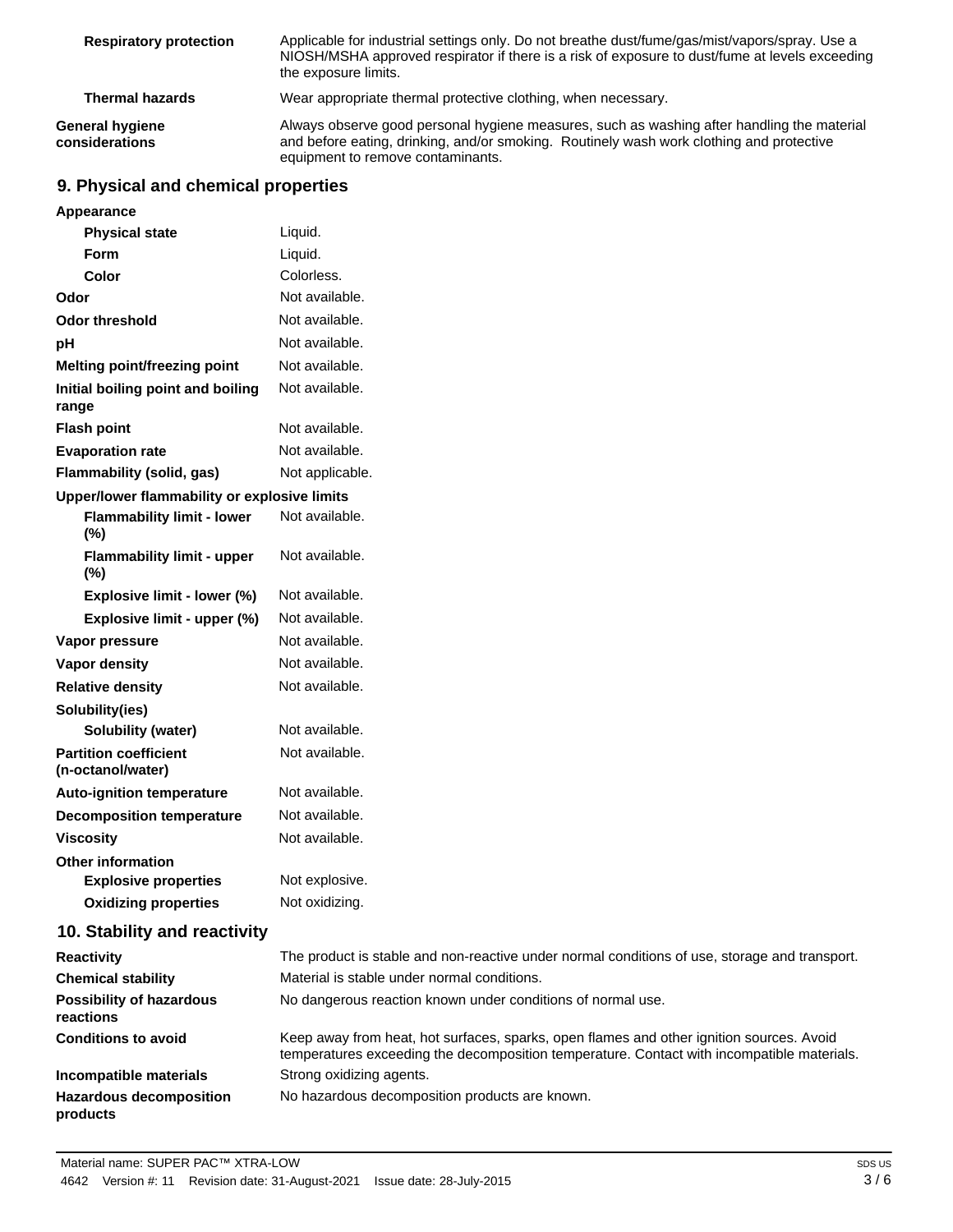# **11. Toxicological information**

| Information on likely routes of exposure |  |
|------------------------------------------|--|
|------------------------------------------|--|

| <b>Inhalation</b>       | Not available.                         |
|-------------------------|----------------------------------------|
| <b>Skin contact</b>     | Not available.                         |
| Eye contact             | Not available.                         |
| Ingestion               | Expected to be a low ingestion hazard. |
| Symptoms related to the | Not available.                         |

### **physical, chemical and toxicological characteristics**

### **Information on toxicological effects**

| <b>Acute toxicity</b> |
|-----------------------|
|                       |

**Not known** 

| <b>Components</b>                                          | <b>Species</b>                                                                                                      | <b>Test Results</b>                                                          |  |
|------------------------------------------------------------|---------------------------------------------------------------------------------------------------------------------|------------------------------------------------------------------------------|--|
| Petroleum distillates, hydrotreated light (CAS 64742-47-8) |                                                                                                                     |                                                                              |  |
| <u>Acute</u>                                               |                                                                                                                     |                                                                              |  |
| <b>Dermal</b>                                              |                                                                                                                     |                                                                              |  |
| LD50                                                       | Rabbit                                                                                                              | 2000 mg/kg                                                                   |  |
| <b>Inhalation</b>                                          |                                                                                                                     |                                                                              |  |
| <b>LC50</b>                                                | Rat                                                                                                                 | 5.2 mg/l/4h                                                                  |  |
| Oral                                                       |                                                                                                                     |                                                                              |  |
| LD50                                                       | Rat                                                                                                                 | 5000 mg/kg                                                                   |  |
| SODIUM CARBOXYMETHYL CELLULOSE (CAS 9004-32-4)             |                                                                                                                     |                                                                              |  |
| <u>Acute</u>                                               |                                                                                                                     |                                                                              |  |
| <b>Dermal</b>                                              |                                                                                                                     |                                                                              |  |
| LD50                                                       | Rabbit                                                                                                              | 2000 mg/kg                                                                   |  |
| <b>Inhalation</b>                                          |                                                                                                                     |                                                                              |  |
| <b>LC50</b>                                                | Rat                                                                                                                 | 5800 mg/l/4h                                                                 |  |
| Oral<br>LD <sub>50</sub>                                   | Rat                                                                                                                 |                                                                              |  |
|                                                            |                                                                                                                     | 27000 mg/kg                                                                  |  |
| <b>Skin corrosion/irritation</b>                           | Prolonged skin contact may cause temporary irritation.                                                              |                                                                              |  |
| Serious eye damage/eye<br>irritation                       | Direct contact with eyes may cause temporary irritation.                                                            |                                                                              |  |
| <b>Respiratory or skin sensitization</b>                   |                                                                                                                     |                                                                              |  |
| <b>Respiratory sensitization</b>                           | Not a respiratory sensitizer.                                                                                       |                                                                              |  |
| <b>Skin sensitization</b>                                  | This product is not expected to cause skin sensitization.                                                           |                                                                              |  |
| <b>Germ cell mutagenicity</b>                              | No data available to indicate product or any components present at greater than 0.1% are<br>mutagenic or genotoxic. |                                                                              |  |
| Carcinogenicity                                            | Not classifiable as to carcinogenicity to humans.                                                                   |                                                                              |  |
| Not listed.                                                | IARC Monographs. Overall Evaluation of Carcinogenicity                                                              |                                                                              |  |
|                                                            | OSHA Specifically Regulated Substances (29 CFR 1910.1001-1053)                                                      |                                                                              |  |
| Not listed.                                                |                                                                                                                     |                                                                              |  |
|                                                            | US. National Toxicology Program (NTP) Report on Carcinogens                                                         |                                                                              |  |
| Not listed.                                                |                                                                                                                     |                                                                              |  |
| <b>Reproductive toxicity</b>                               |                                                                                                                     | This product is not expected to cause reproductive or developmental effects. |  |
| Specific target organ toxicity -<br>single exposure        | Not classified.                                                                                                     |                                                                              |  |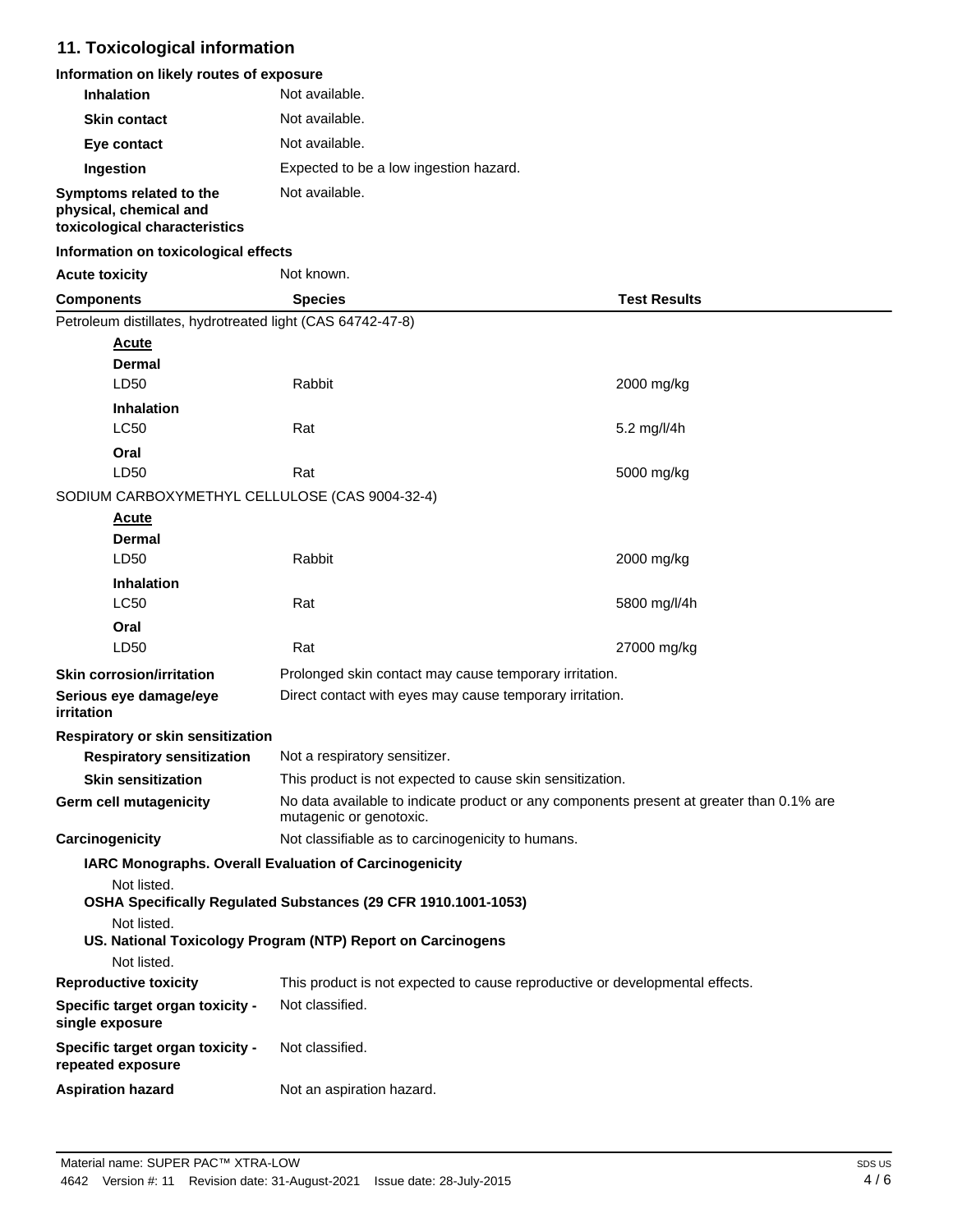# **12. Ecological information**

| Ecotoxicity                                                |                                                                                                                                                                                                                        | The product is not classified as environmentally hazardous. However, this does not exclude the<br>possibility that large or frequent spills can have a harmful or damaging effect on the environment. |                               |  |
|------------------------------------------------------------|------------------------------------------------------------------------------------------------------------------------------------------------------------------------------------------------------------------------|-------------------------------------------------------------------------------------------------------------------------------------------------------------------------------------------------------|-------------------------------|--|
| <b>Components</b>                                          |                                                                                                                                                                                                                        | <b>Species</b>                                                                                                                                                                                        | <b>Test Results</b>           |  |
| Petroleum distillates, hydrotreated light (CAS 64742-47-8) |                                                                                                                                                                                                                        |                                                                                                                                                                                                       |                               |  |
| <b>Aquatic</b>                                             |                                                                                                                                                                                                                        |                                                                                                                                                                                                       |                               |  |
| Fish                                                       | <b>LC50</b>                                                                                                                                                                                                            | Fish                                                                                                                                                                                                  | 45 mg/L, 96 Hours             |  |
| Acute                                                      |                                                                                                                                                                                                                        |                                                                                                                                                                                                       |                               |  |
| Fish                                                       | <b>LC50</b>                                                                                                                                                                                                            | Bluegill (Lepomis macrochirus)                                                                                                                                                                        | 2.2 mg/l, 4 days              |  |
| SODIUM CARBOXYMETHYL CELLULOSE (CAS 9004-32-4)             |                                                                                                                                                                                                                        |                                                                                                                                                                                                       |                               |  |
| <b>Aquatic</b>                                             |                                                                                                                                                                                                                        |                                                                                                                                                                                                       |                               |  |
| Acute                                                      |                                                                                                                                                                                                                        |                                                                                                                                                                                                       |                               |  |
| Crustacea                                                  | EC <sub>50</sub>                                                                                                                                                                                                       | Water flea (Ceriodaphnia dubia)                                                                                                                                                                       | 46.04 - 165.37 mg/l, 48 hours |  |
| Fish                                                       | LC50                                                                                                                                                                                                                   | Crucian carp (Carassius carassius)                                                                                                                                                                    | > 20000 mg/l, 96 hours        |  |
| <b>Persistence and degradability</b>                       | Not inherently biodegradable.                                                                                                                                                                                          |                                                                                                                                                                                                       |                               |  |
| <b>Bioaccumulative potential</b>                           | No data available.                                                                                                                                                                                                     |                                                                                                                                                                                                       |                               |  |
| Mobility in soil                                           | No data available.                                                                                                                                                                                                     |                                                                                                                                                                                                       |                               |  |
| Other adverse effects                                      | No other adverse environmental effects (e.g. ozone depletion, photochemical ozone creation<br>potential, endocrine disruption, global warming potential) are expected from this component.                             |                                                                                                                                                                                                       |                               |  |
| 13. Disposal considerations                                |                                                                                                                                                                                                                        |                                                                                                                                                                                                       |                               |  |
| <b>Disposal instructions</b>                               | Not available.                                                                                                                                                                                                         |                                                                                                                                                                                                       |                               |  |
| <b>Local disposal regulations</b>                          | Dispose in accordance with all applicable regulations.                                                                                                                                                                 |                                                                                                                                                                                                       |                               |  |
| <b>Hazardous waste code</b>                                | The waste code should be assigned in discussion between the user, the producer and the waste<br>disposal company.                                                                                                      |                                                                                                                                                                                                       |                               |  |
| Waste from residues / unused<br>products                   | Dispose of in accordance with local regulations. Empty containers or liners may retain some<br>product residues. This material and its container must be disposed of in a safe manner (see:<br>Disposal instructions). |                                                                                                                                                                                                       |                               |  |
| <b>Contaminated packaging</b>                              | Since emptied containers may retain product residue, follow label warnings even after container is<br>emptied. Empty containers should be taken to an approved waste handling site for recycling or<br>disposal.       |                                                                                                                                                                                                       |                               |  |

# **14. Transport information**

#### **DOT**

Not regulated as dangerous goods.

### **IATA**

Not regulated as dangerous goods.

### **IMDG**

Not regulated as dangerous goods.

**Transport in bulk according to** Not established. **Annex II of MARPOL 73/78 and the IBC Code**

# **15. Regulatory information**

This product is not known to be a "Hazardous Chemical" as defined by the OSHA Hazard Communication Standard, 29 CFR 1910.1200. **US federal regulations**

### **Toxic Substances Control Act (TSCA)**

**TSCA Section 12(b) Export Notification (40 CFR 707, Subpt. D)**

Not regulated.

**CERCLA Hazardous Substance List (40 CFR 302.4)**

#### Not listed.

### **SARA 304 Emergency release notification**

Not regulated.

**OSHA Specifically Regulated Substances (29 CFR 1910.1001-1053)**

Not listed.